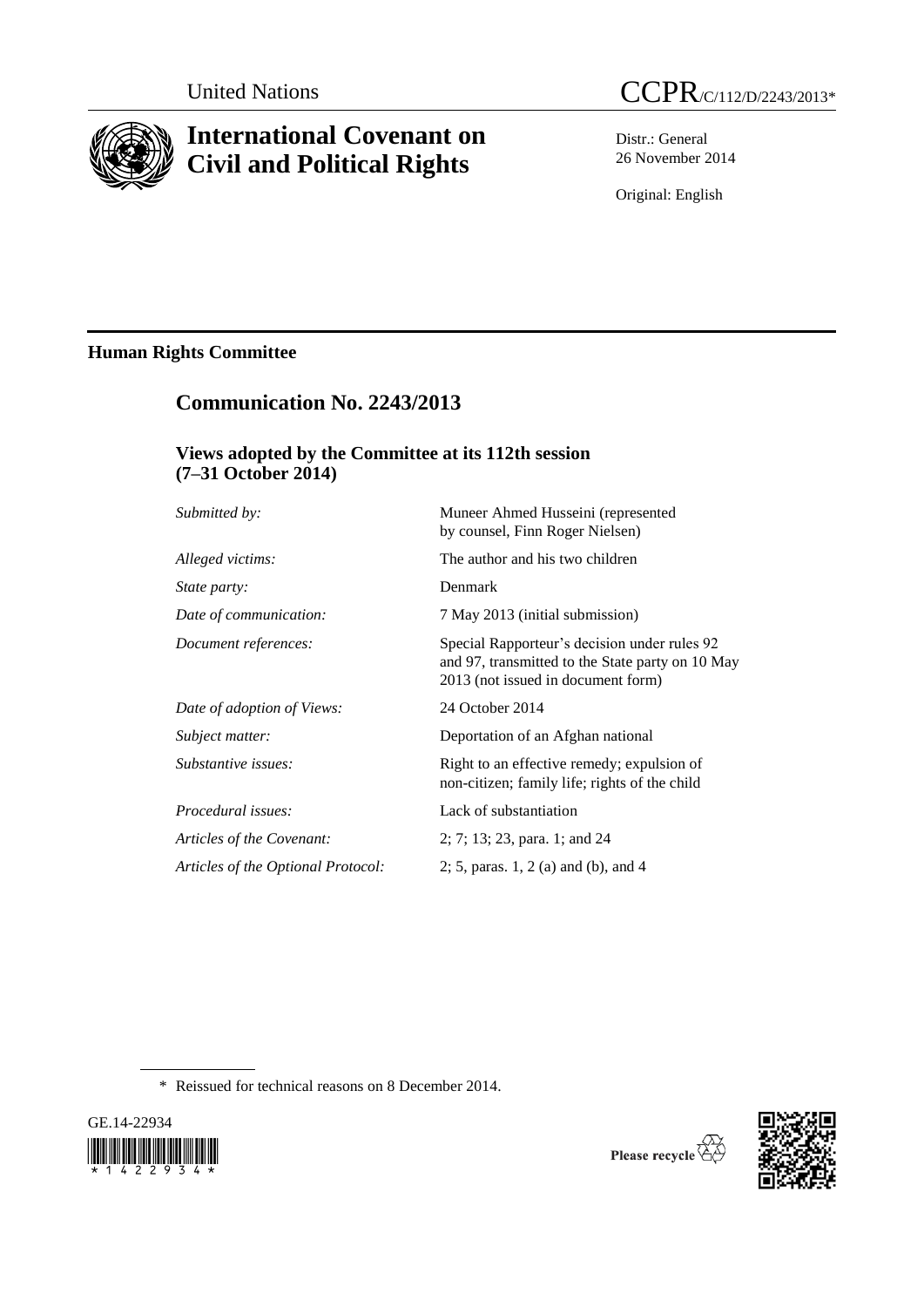# **Annex**

# **Views of the Human Rights Committee under article 5, paragraph 4, of the Optional Protocol to the International Covenant on Civil and Political rights (112th session)**

concerning

## **Communication No. 2243/2013**\* \*\*

| Submitted by:          | Muneer Ahmed Husseini (represented<br>by counsel, Finn Roger Nielsen) |
|------------------------|-----------------------------------------------------------------------|
| Alleged victims:       | The author and his two children                                       |
| <i>State party:</i>    | <b>Denmark</b>                                                        |
| Date of communication: | 7 May 2013 (initial submission)                                       |

*The Human Rights Committee*, established under article 28 of the International Covenant on Civil and Political Rights,

*Meeting on* 24 October 2014,

*Having concluded* its consideration of Communications Nos. 2243/2013, submitted to the Human Rights Committee by Muneer Ahmed Husseini, under the Optional Protocol to the International Covenant on Civil and Political Rights,

*Having taken into account* all written information made available to it by the author of the communication and the State party,

*Adopts* the following:

## **Views under article 5, paragraph 4, of the Optional Protocol**

1.1 The author of the communication, dated 7 May 2013, is Muneer Ahmed Husseini, an Afghan national, born on 7 March 1986. He submits his communication on his own behalf and on behalf of his son and daughter, Danish citizens, born on 3 November 2008 and 4 September 2010, respectively. He claims that the State party's decision to expel him permanently from Denmark constitutes a breach of his rights under articles 2, 13, 23 and 24 of the Covenant on Civil and Political Rights and of his children's rights under article 23 and 24 of the Covenant. The author is represented by counsel.<sup>1</sup>

<sup>\*</sup> The following members of the Committee participated in the examination of the present communication: Yadh Ben Achour, Lazhari Bouzid, Christine Chanet, Ahmad Amin Fathalla, Cornelis Flinterman, Yuji Iwasawa, Walter Kälin, Zonke Zanele Majodina, Gerard L. Neuman, Sir Nigel Rodley, Victor Manuel Rodríguez-Rescia, Fabián Omar Salvioli, Dheerujlall B. Seetulsingh, Anja Seibert-Fohr, Yuval Shany, Konstantine Vardzelashvili, Margo Waterval and Andrei Paul Zlatescu.

<sup>\*\*</sup> A joint opinion (dissenting) by Committee members Yuval Shany and Dheerujlall B. Seetulsingh is appended to the present Views.

<sup>&</sup>lt;sup>1</sup> The Covenant and the Optional Protocol entered into force for the State party on 23 March 1976.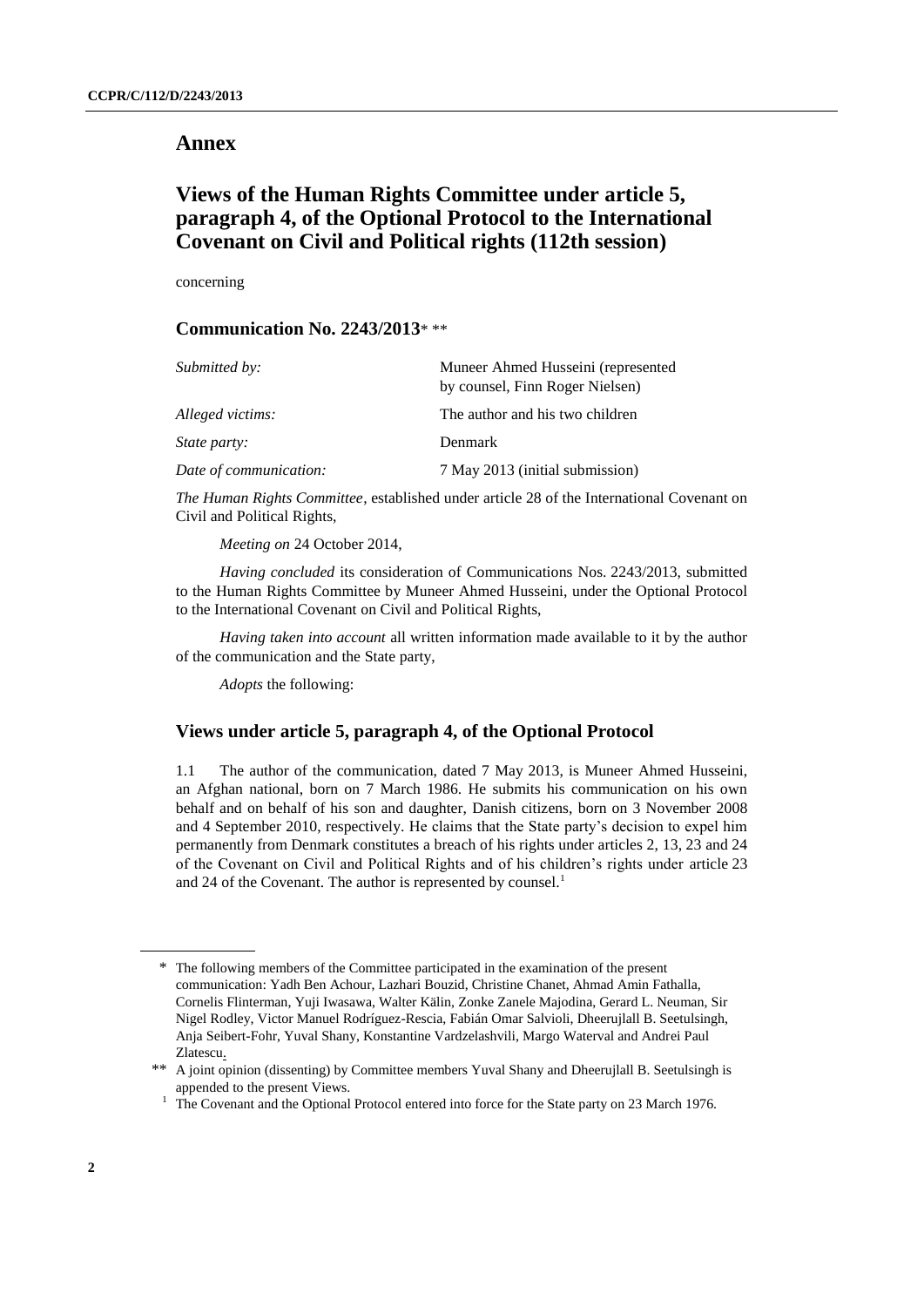1.2 On 10 May 2013, the Committee, in accordance with rule 92 of its rules of procedure, acting through its Special Rapporteur for new communications and interim measures, requested the State party to refrain from deporting the author to Afghanistan while his communication was under consideration by the Committee.

#### **Factual background**<sup>2</sup>

2.1 The author was born in Afghanistan on 7 March 1986. After his mother and two sisters were killed in a rocket attack in 1992, or 1993**,** he left Afghanistan with his father and four siblings, and fled to a refugee camp in Pakistan. The author entered Denmark on 31 July 1999 to be reunited with his father, who had already entered the country before that time. On 5 October 1999, the author was given a residence permit, which was periodically renewed until 26 November 2004.

2.2 The author's father, stepmother and five brothers and sisters live in Denmark. The author married Ms. A, a Danish national, in 2006. The couple have a son, born on 3 November 2008, and a daughter, born on 4 September 2010, who live with their mother. At the time of submission of the communication, the author and Ms. A were divorced.

2.3 On 2 September 2002, the author was sentenced by the Copenhagen City Court to imprisonment for one year and six months, for robbery, theft, attempted fraud, criminal damage, unlawful possession of firearms (gas pistol) and driving without a driver's licence. In view of the author's age, one year of the sentence was suspended subject to a probation period of two years. The Court did not order the author's expulsion, with reference to section 26 of the Aliens Act, read in conjunction with article 8 of the European Convention on Human Rights.

2.4 On 1 March 2005, the author was found guilty by a jury verdict of the Eastern High Court of several robberies and attempted robberies. He received a concurrent sentence of imprisonment for five years and six months, which included the suspended part of the judgement delivered on 2 September 2002. The author was also ordered expelled from Denmark and served with a permanent re-entry ban. When determining the sentence, the High Court took into account that the author had previously been convicted of robbery. However, at the same time, the court took into account that the author was under the age of 18 at the time of commission of the criminal offences.

2.5 On 19 August 2005, the Supreme Court unanimously upheld the judgement of the Eastern High Court for the reasons stated by the High Court.

2.6 As a consequence of the expulsion decision, the author's residence permit lapsed. By letter of 23 January 2006, the author submitted an application for asylum, which was refused on 27 July 2006 by the Danish Immigration Service, pursuant to section 7 of the Aliens Act. On 27 October 2006, the Refugee Appeals Board upheld the decision of the Danish Immigration Service and decided that the author could be forcibly returned to Afghanistan if he did not leave voluntarily.

2.7 By letter of 30 June 2006, the Commissioner of the Copenhagen Police submitted a request from the author for the revocation of the court's expulsion decision to the Copenhagen City Court, pursuant to Article 50 of the Aliens Act. On 11 September 2007, the Copenhagen City Court ordered that the expulsion order pursuant to the Supreme Court's judgement of 19 August 2005 was not to be revoked. In its order, the City Court emphasized that, according to the information available, there was no basis for assuming

<sup>&</sup>lt;sup>2</sup> The factual background has been established on the basis of the author's account, the State party's submission and court documents.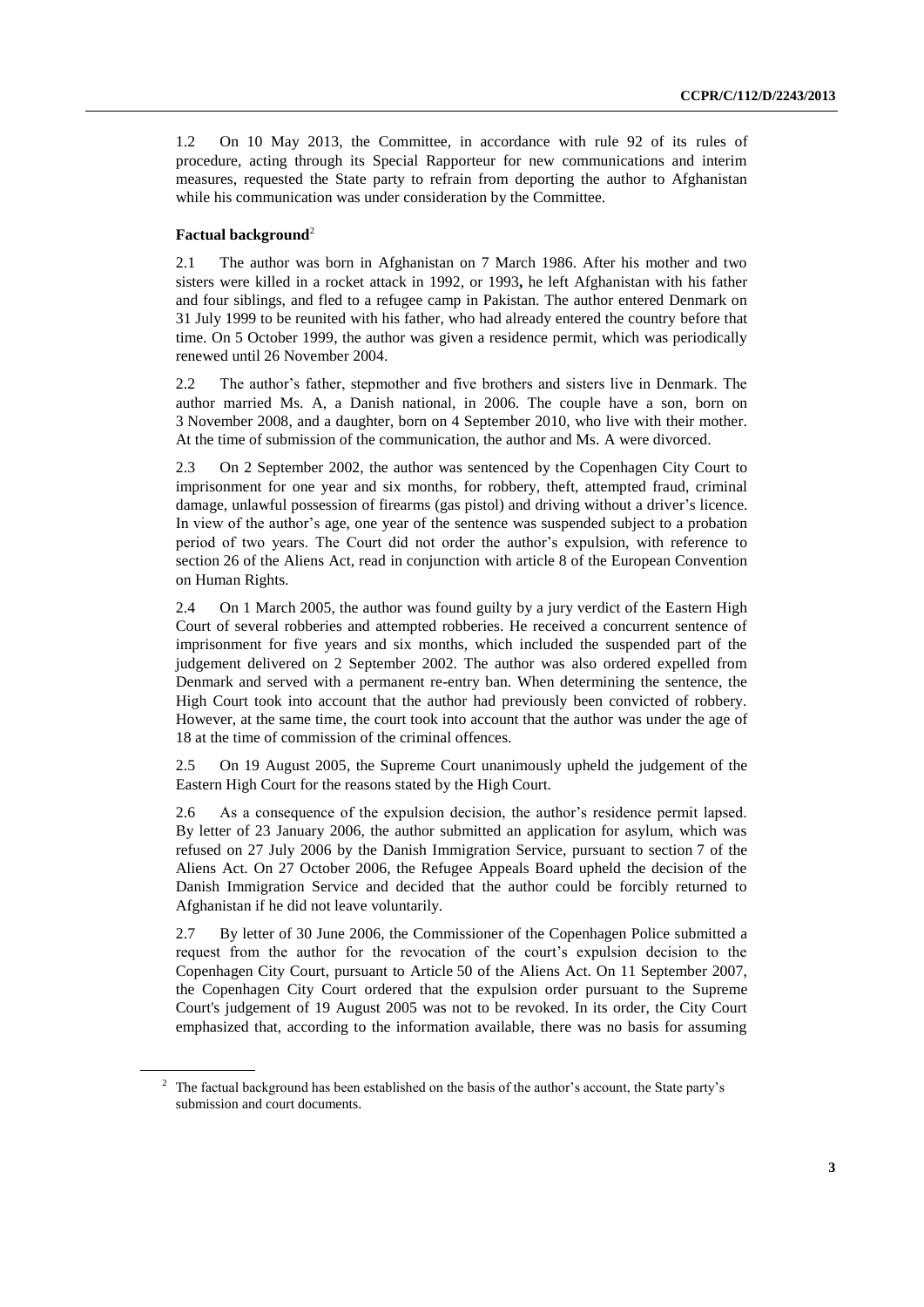that the author risked being subjected to double punishment upon his return to Afghanistan. The court found that the information about the author's marriage, during his incarceration, to the woman with whom he had had a relationship since 2002 could not be considered as such a material change in his circumstances that the expulsion decision against him should be revoked. Finally, the court found that the sentence of imprisonment for five years and six months for robbery must be accorded such decisive weight that the proportionality test made under article 8 of the European Convention on Human Rights could not lead to revocation of the expulsion decision. By order of 22 January 2008, the Eastern High Court upheld the order of the Copenhagen City Court for the reasons stated by the City Court. The author appealed the decision to the Appeals Board of the Supreme Court, which, on 11 June 2008, rejected the appeal.

2.8 On 24 July 2007, the author was released on parole and subsequently remanded in custody, pursuant to section  $35(1)(i)$  of the Aliens Act, to ensure his presence until the expulsion could be enforced. On 6 February 2008, the author was released and accommodated at the Sandholm Centre, which functions as a departure centre for refused asylum seekers and persons expelled by court order. The author was ordered to report to the National Police at the Sandholm Centre once a week.

2.9 On 26 February 2008, the author reported to the National Police and stated that he did not want to cooperate in a voluntary departure from Denmark. The author was informed that the National Police would recommend to the Danish Immigration Service that a maintenance allowance scheme be set up pursuant to section  $42a(10)(ii)$  (now section  $42a(11)(ii)$  of the Aliens Act.

2.10 On 14 April 2010, the District Court of Glostrup convicted the author of a criminal offence on the grounds that he and his two brothers had deprived a person of liberty, seriously assaulted him, threatened him and exercised duress against him using a loaded pistol and that, on another occasion, he and his brothers had threatened another person. The author was sentenced to imprisonment for four years and nine months. The sentence included the unserved balance of 670 days from the release on parole on 24 July 2007. On 26 August 2010, the Eastern High Court upheld the judgement delivered by the District Court of Glostrup.

2.11 On 28 October 2011, the National Police sent a request to the Afghan authorities for permission for the author to enter Afghanistan. On 14 January 2013, the National Police received acceptance from the Afghan authorities via the Danish embassy in Kabul, confirming that the author may be present at the Afghan border control for the purpose of identification, if identification on the basis of written documentation is not possible.

2.12 On 8 April 2013, the author was interviewed by the National Police on the matter of his return to Afghanistan, and he stated that he did not want to cooperate in a voluntary return to Afghanistan as he had a wife and children in Denmark. The author was subsequently informed that he would be presented to the border control authorities in Afghanistan as soon as possible. On the same day, the author was brought before the District Court of Hillerød and remanded in custody, pursuant to section 35(1)(i) of the Aliens Act, to ensure his presence until the expulsion decision could be enforced. The term of his custody on remand has been extended regularly, pursuant to section  $35(1)(i)$  of the Aliens Act.

2.13 On 17 April 2013, the author's counsel was informed by telephone that the Afghan authorities had accepted that the author be presented to the Afghan border control authorities at Kabul International Airport for the purpose of final identification, and that the author would be brought back to Denmark if he could not be identified at such presentation. The author's counsel was also informed that the author's return to Afghanistan was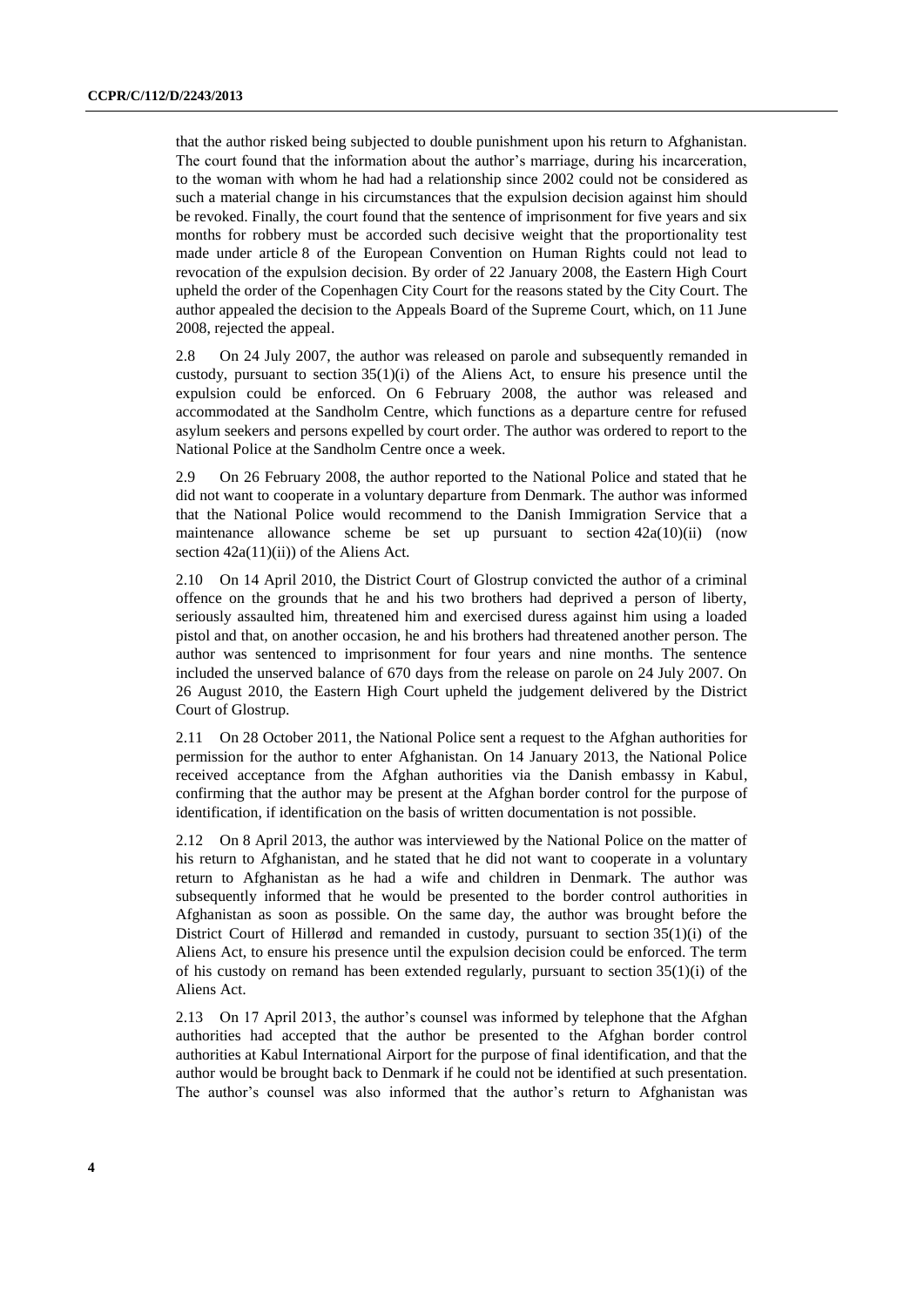scheduled for 13 May 2013. On 1 May 2013, the author was personally informed that his return to Afghanistan was scheduled for 13 May 2013.<sup>3</sup>

### **The complaint**

3.1 The author claims that the State party's decision to expel him permanently from Denmark constitutes a breach of his rights under articles 2, 23 and 24 of the Covenant. He emphasizes that inadequate consideration has been given to his right to a family life with his children and his family ties in Denmark. In that connection, the author also makes reference to the Convention on the Rights of the Child. In that context, he submits that since he was a minor when he committed the offences, the Court's decision to expel him permanently from Denmark is against the principle of the best interests of the child.<sup>4</sup> He notes that the members of the jury were divided in their opinion: 13 jury members out of a total of 24 voted in favour of his deportation to Afghanistan. The author argues that a significant minority of jury members (11) found that although the crimes committed were serious, greater importance should have been given to the fact that the author was a minor at the time of the commission of the offences and that he had no ties with Afghanistan.

3.2 The author maintains that although the provisions on the rights of the child, as specified in the Convention on the Rights of the Child, cannot be considered as a direct legal instrument to be invoked for a decision by the Human Rights Committee, their content can nevertheless contribute to the interpretation and understanding of what constitutes a violation under article 24 of the International Covenant on Civil and Political Rights. 5

3.3 The author submits that, despite the severe restrictions placed upon him since his release on 6 February 2008, he has managed to maintain a family life – although he could not live permanently with his family, nor provide economic support, which led to divorce in 2009. At the moment, the author has a good relationship with his children, and sees them regularly. His expulsion to Afghanistan and permanent entry ban for Denmark would therefore constitute a violation of his right to family life under article 23 of the Covenant. In this context, the author states that he only speaks Danish and all his relatives reside in Denmark.

3.4 The author submits that his children were born after the Supreme Court decision of 19 August 2005, which upheld the judgement of the Eastern High Court. He therefore maintains that the State party has violated his children's rights under articles 23 and 24 of the Covenant by maintaining the deportation order, which, pursuant to section 50 of the Aliens Act, cannot be reconsidered again, as they cannot be expected to follow him to Afghanistan. He explains that his children are Danish nationals, who do not speak Pashto nor have any ties with Afghanistan.

3.5 The author argues that the State party's legislation fails to provide remedies to adequately reconsider expulsion orders when a material change in the subject's

<sup>&</sup>lt;sup>3</sup> The author was not returned to Afghanistan as scheduled, owing to the interim measures requested by the Committee. He remains remanded in custody, pursuant to article 35(1)(i) of the Aliens Act, pending return.

<sup>4</sup> See Convention on the Rights of the Child, art. 3, para. 1.

<sup>5</sup> The author recalls the Committee's Views adopted on 22 July 2010 in the case of *Mohamed El-Hichou* v. *Denmark*, communication No. 1554/2007. He also refers to the judgement dated 11 July 2002 of the European Court of Human Rights in the case of *Amrollahi* v. *Denmark*, application no. 56811/00, in which a violation of article 8 of the European Convention on Human Rights was found, since the expulsion of the applicant to Iran would have been disproportionate to the aims pursued, in view of the de facto impossibility for the applicant and his family to continue their family life outside Denmark.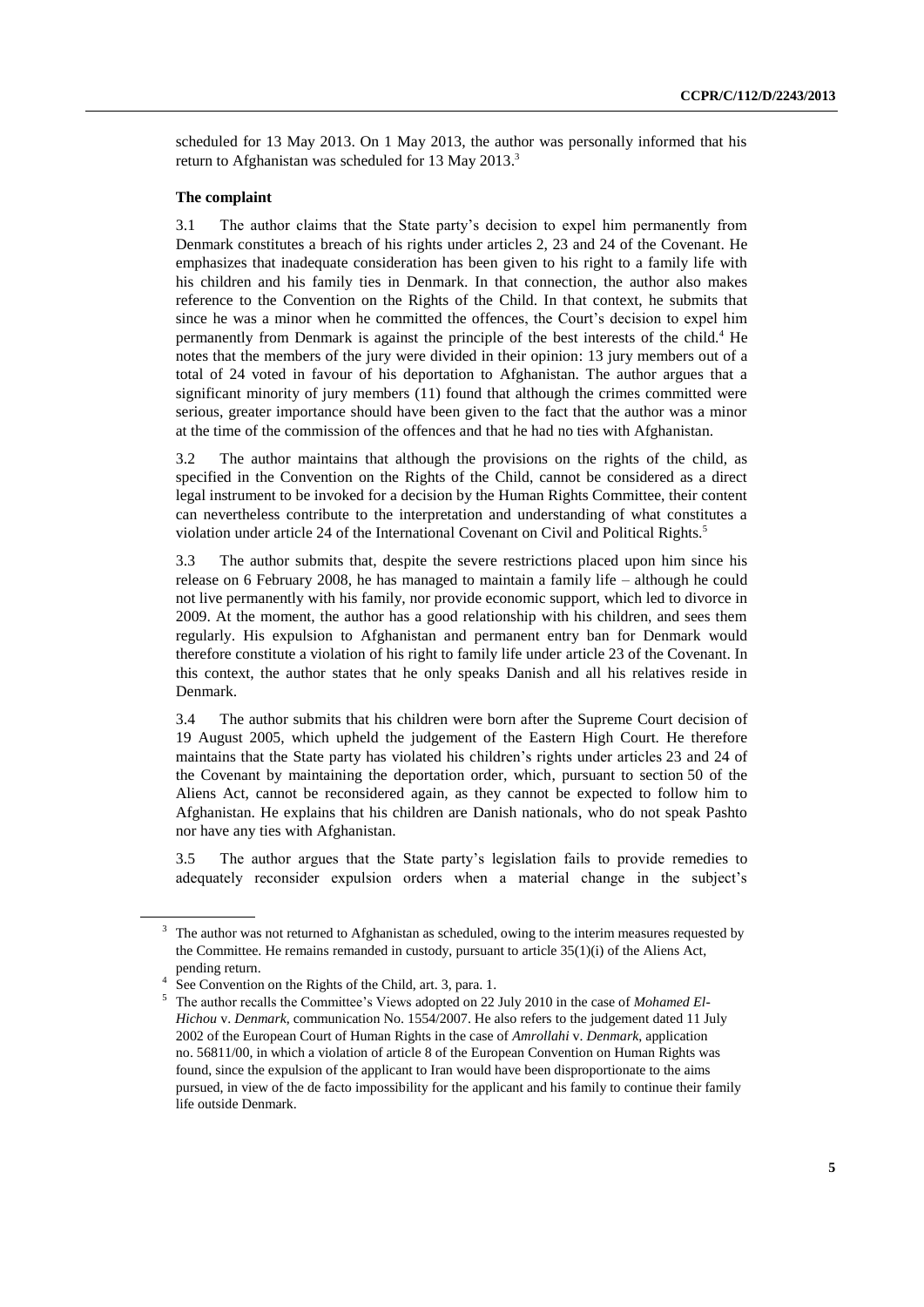circumstances occurs since, pursuant to section 50 of the Aliens Act, an expelled alien is entitled to only one judicial review of the question of expulsion. The author therefore alleges a violation of article 13 of the Covenant because of the impossibility to have the expulsion decision reconsidered again, in view of his current personal circumstances.

3.6 The author submits that the State party's attempts to execute the expulsion decision by presenting him to the Afghan authorities at border control at Kabul International Airport constitute a violation of the Tripartite Memorandum of Understanding concluded on 18 October 2004 between the Islamic Transitional State of Afghanistan, the Government of Denmark and the United Nations High Commissioner for Refugees (UNHCR).

3.7 The author suspects that there might be an agreement between Denmark and Afghanistan, which may not have been made public and which allegedly came into effect in December 2012, whereby the Afghan authorities would accept repatriations in circumstances that do not meet international standards.

3.8 The author maintains that if he is presented at Afghan border control for the purpose of identification, he would not have access to counsel, and would thus be deprived of an important safeguard against acts of torture or ill-treatment, in breach of article 7 of the Covenant.

#### **The State party's request to review the interim measures**

4.1 On 18 July 2013, the author sought additional interim measures, asking the Committee to request the State party to release him from detention. On 30 July 2013, the Special Rapporteur on new communications and interim measures denied the request for additional interim measures.

4.2 In its submission dated 8 October 2013, the State party indicated that the return scheduled for 13 May 2013 was cancelled further to the Committee's request to refrain from returning the author to Afghanistan while his case was under consideration by the Committee.

4.3 The State party invites the Committee to review its request for interim measures. The State party indicates that, although the author would possibly suffer personal inconvenience should he be returned to Afghanistan, there are no special or compelling circumstances in the case that would cause him to suffer irreparable damage. The State party notes that the author is not claiming that his safety or life would be in jeopardy if he is returned to Afghanistan. Furthermore, he would not be barred from re-admission to Denmark, should the Committee rule in his favour. The State party refers to the case of Stewart v. Canada<sup>6</sup> and notes that it has, on a previous occasion, re-admitted a person to Denmark as the consequence of a decision adopted by the Committee against Torture.<sup>7</sup>

4.4 On 10 October 2013, the author asks the Committee to maintain its request for interim measures. On 24 October 2013, the author provides detailed information on his family life and visits to and from his children and ex-wife, which confirms that a real family life exists to the extent possible for someone in detention. While serving his prison sentence, the author had regular leaves from prison (up to 48 hours at a time) to visit his exwife and children, who also regularly visited him in prison. Since being in detention pending his return to Afghanistan, the author has not been allowed to leave the centre, but his ex-wife and children visit him at least once a week.

<sup>6</sup> Communication No. 538/1993, *Stewart v. Canada*, Views adopted on 18 March 1994, para. 7.7.

<sup>7</sup> See Committee against Torture, communication No. 464/2011, *K.H.* v. *Denmark*, decision adopted on 23 November 2012.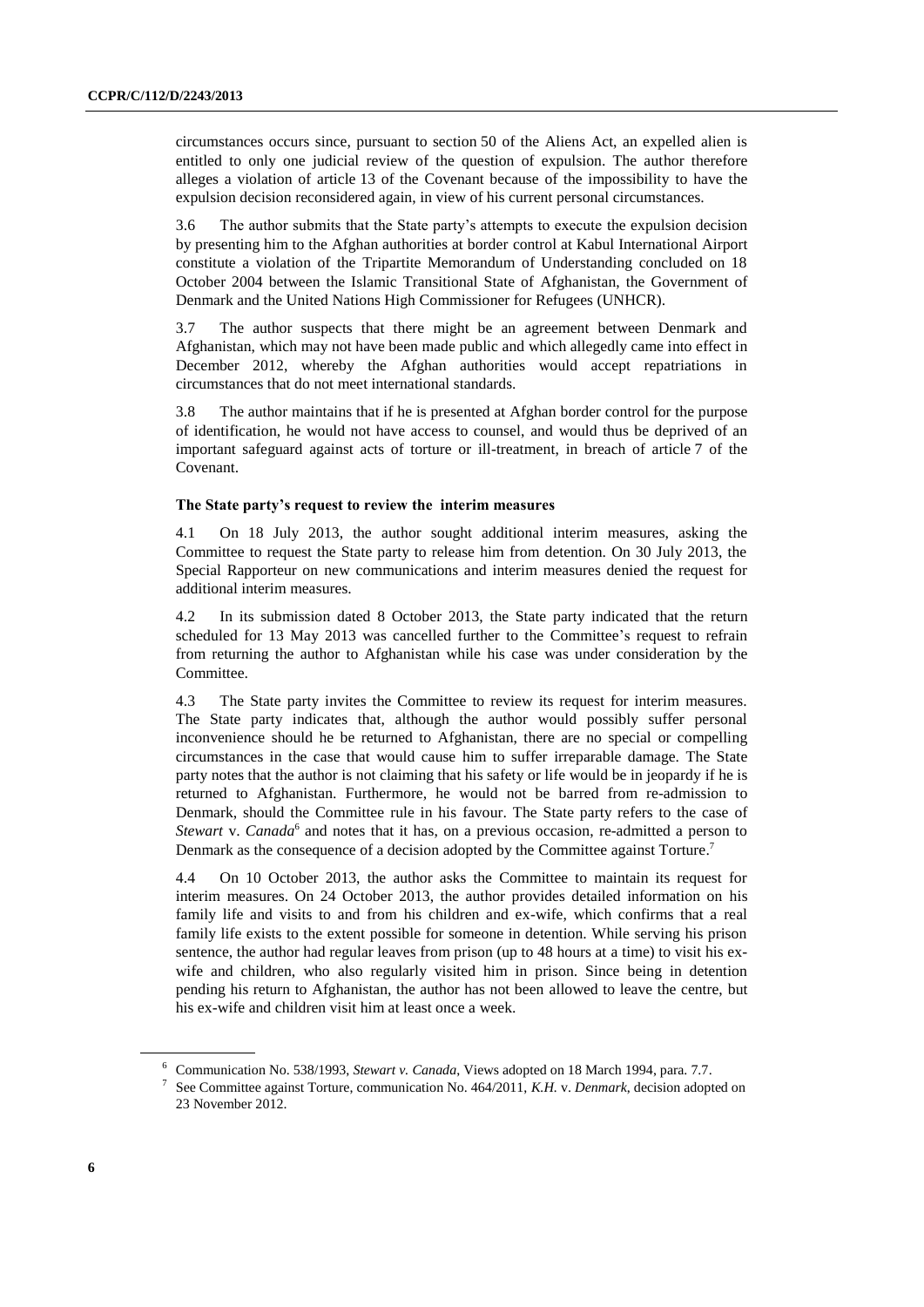4.5 On 25 October 2013, the Committee, acting through its Special Rapporteur on new communications and interim measures, denied the State party's request to lift the interim measures.

#### **The State party's observations on admissibility and merits**

5.1 On 9 October 2013, the State party submitted its observations on the admissibility and merits of the communication. It rejects the author's claims as insufficiently substantiated and considers that he has failed to establish a prima facie case for the purpose of admissibility of his communication under articles 2, 13, 23 and 24 of the Covenant. The communication should therefore be declared inadmissible.

5.2 The State party also submits that the author has not sufficiently established that his return to Afghanistan would be contrary to articles 2, 13, 23 and 24 of the Covenant.

#### *Expulsion decision*

5.3 Regarding the author's claims that the expulsion decision is contrary to articles 2, 23 and 24, first of all, the State party observes that the Covenant does not, per se, guarantee the right of an alien to enter or to reside in a particular country and, in pursuance of maintaining public order, States have the power to expel an alien convicted of criminal offences. However, that power must be exercised subject to international treaty obligations, including those arising from the Covenant.

5.4 The State party maintains that, according to the Committee's case law, deportation of family members cannot be regarded as either unlawful or arbitrary under articles 17 and 23 when the deportation order is made under law in furtherance of a legitimate State interest and when due consideration is given in the deportation proceedings to the deportee's family connections. In this regard, the State party refers to the Committee's Views in *Stewart* v. *Canada.*<sup>8</sup>

5.5 The State party also quotes the relevant domestic legislation, namely, sections 49(1),  $23(1)(i)$ ,  $22(1)(iv)$  and  $32(2)(iv)$  of the Aliens Act, which expressly state that an alien who has been lawfully resident in Denmark for more than three years may be permanently expelled if convicted of certain specific criminal offences. The State party thus notes that the expulsion decision is clearly based upon the law. Furthermore, in the State party's view, the expulsion decision is necessary in the public interest to protect public safety from further criminal activity by the author and thus in furtherance of a legitimate State interest.

5.6 The State party emphasizes the fact that the Supreme Court judgement of 19 August 2005 upheld the judgement of the Eastern High Court, which convicted the author of violating the Criminal Code, as he had been complicit, over a period of about three months, in three completed robberies and two counts of attempted robbery, four of those robberies being committed against cash transit vans, with total proceeds just under DKr 1.2 million*.*  The State party adds that, despite the fact that the author was only 17 years old at the time of the crime, he was sentenced to five years and six months' imprisonment. The sentence was concurrent with the suspended part of the sentence of imprisonment for one year and six months imposed on the author on 2 September 2002 for robbery, theft, attempted fraud, criminal damage, unlawful possession of firearms and driving without a driver's licence. The State party further notes that, "in its expulsion decision, the High Court attached importance to the fact that the author's previous and present criminal activities were so serious that, considering his relatively short stay in Denmark, it must be considered necessary, in order to prevent further criminal offences and to protect society, to expel him,

<sup>8</sup> See Communication No. 538/1993, *Stewart* v. *Canada* (note 6 above).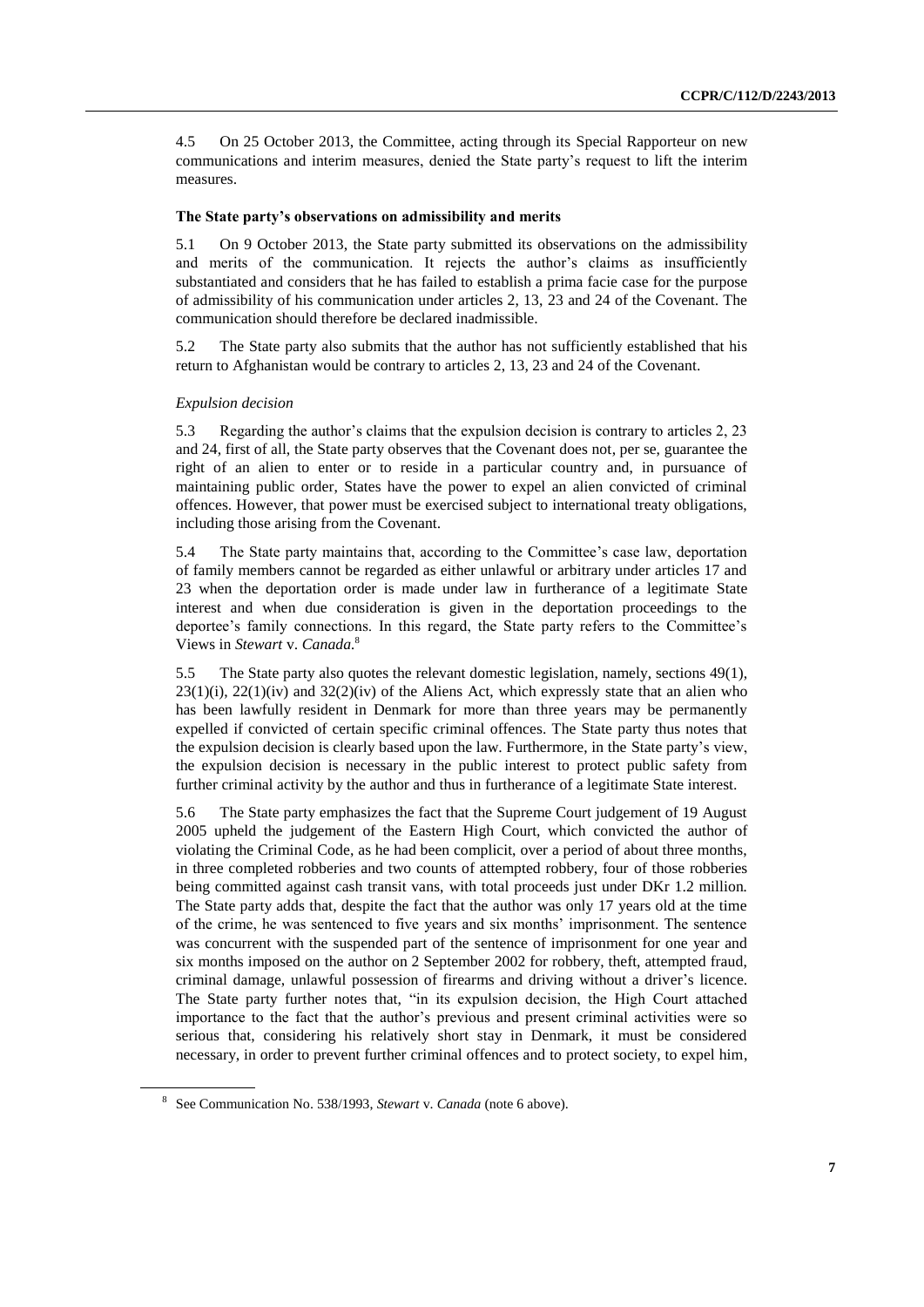subject to a permanent re-entry ban, in spite of his youth, ties with persons living in this country and limited ties with his country of origin. The High Court observed that the proportionality test to be made under Article 8 of the European Convention on Human Rights could not lead to any other result".

5.7 On 14 April 2010, the District Court of Glostrup convicted the author of additional serious violations of the Criminal Code, on the grounds that he and his two brothers had deprived a person of his liberty, seriously assaulted him, threatened him and exercised duress against him using a loaded pistol, and that, on another occasion, he and his brothers had threatened another person. The author was sentenced to imprisonment for four years and nine months, which included the unserved balance of 670 days owing to his release on parole on 24 July 2007. The author was also order to pay DKr 20,000 as compensation for non-pecuniary damage to the first victim. That sentence was upheld by the judgement of the Eastern High Court on 28 August 2010.

5.8 The State party maintains that the offences committed by the author are extremely serious and, altogether, the author has exhibited extensive criminal conduct during his stay in Denmark.

5.9 In assessing whether due consideration has been given to the author's family in the expulsion proceedings, the State party attaches crucial importance to the fact that neither the author nor his former spouse have had any form of justified expectation of being able to have a family life in Denmark since the expulsion decision was rendered in 2005. The author married in 2006, and the author's children were born on 3 November 2008 and 4 September 2010, respectively. Those dates fall after the date (19 August 2005) of the Supreme Court decision that upheld and rendered the expulsion decision final. Moreover, the author's children were born after both the District Court and the High Court had reviewed his case, under section 50 of the Aliens Act, as to whether the expulsion decision should stand. According to the information available, the author has never lived together with his children.

5.10 Regarding the merits, the State party notes that the author relies on the jurisprudence of the European Court of Human Rights in the case of *Amrollahi* v. *Denmark.*<sup>9</sup> However, the State party considers that there is a decisive difference as the applicant in that case had commenced a relationship in 1992 with a woman, they had their first child in October 1996, and they married in September 1997, one week before his conviction. The State party refers to the jurisprudence of the European Court of Human Rights in the case of *El Boujaïdi* v. *France*,<sup>10</sup> in which the Court stated that the question of whether the applicant had a private and family life within the meaning of article 8 of the European Convention on Human Rights must be determined in the light of the situation when the exclusion order became final. Thus, in that case, the applicant could not plead his relationship with a woman and the fact that he was the father of her child, since those circumstances came into being long after the date of the final expulsion order. The State party considers that, in the present case, the author's former spouse knew about the offence and sentence at the time when she entered into the family relationship, and consequently neither the author nor her could have had any justified expectation of being able to have and continue a family life in Denmark. The State party finds that the Committee's views in *El-Hichou* v. *Denmark*, <sup>11</sup> to which the author also refers in his communication, could not lead to any other result because that case concerned

<sup>9</sup> European Court of Human Rights, *Amrollahi* v. *Denmark*, application No. 56811/00, judgment of 11 July 2002.

<sup>10</sup> European Court of Human Rights, *El Boujaïdi* v. *France*, application No. 25613/94, judgment of 26 September 1997.

<sup>11</sup> Communication No. 1554/2007, *El-Hichou* v. *Denmark*, Views adopted on 22 July 2010.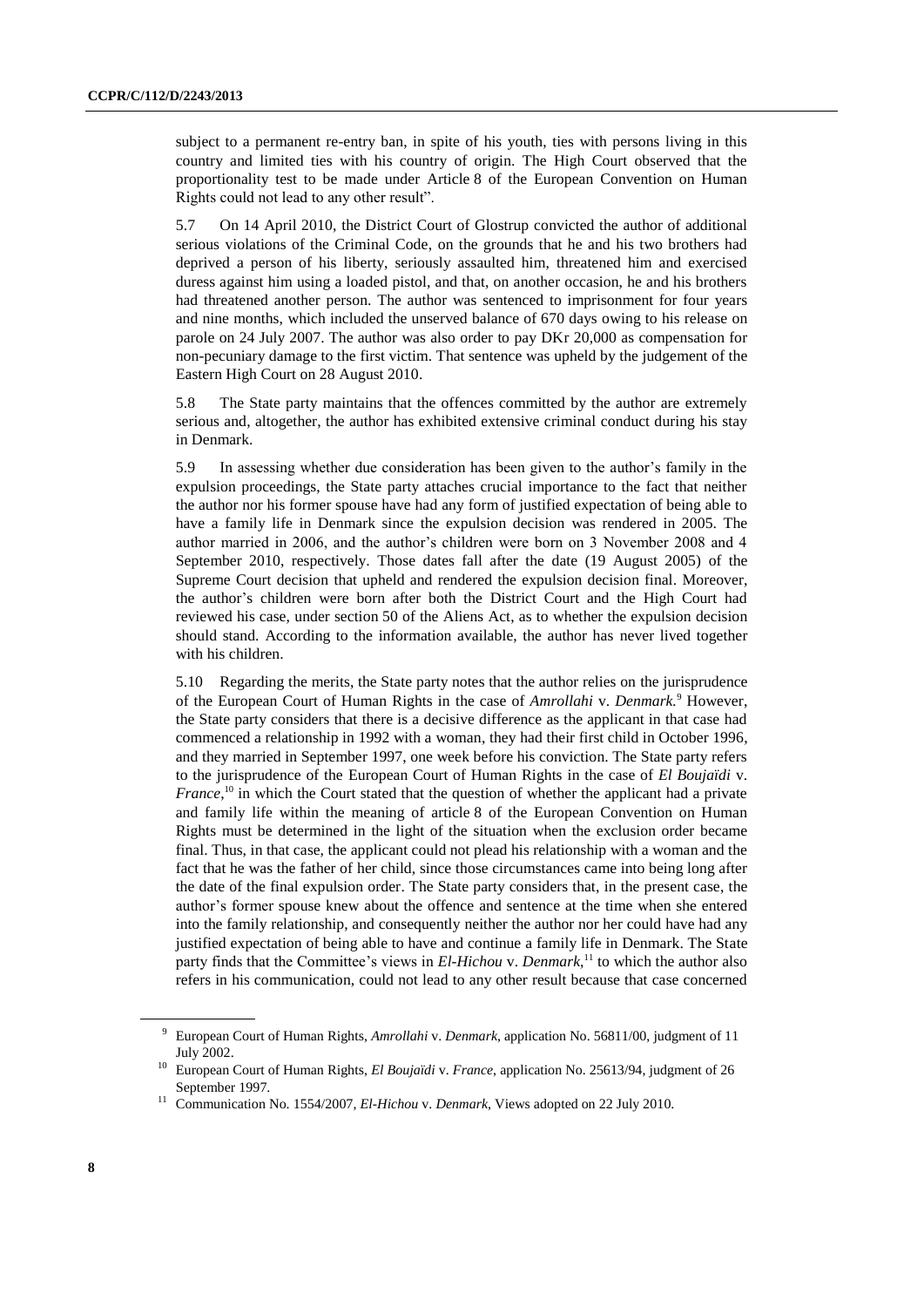a minor who had been refused family reunification, and because the Committee's reasoning in its assessment of the case was very specific. The State party maintains that due consideration has been given to the author's family in the expulsion proceedings.

5.11 The State party further draws the Committee's attention to the fact that the author states in his communication that he was "originally able to speak Pashto, but unable to read and write the language, but he is now unable to speak other languages than Danish". However, according to the opinion, dated 17 July 2004, of the Danish Immigration Service for the purpose of assessing the expulsion decision by the Eastern High Court, the author had stated that he spoke Pashto. He repeated this before the Copenhagen City Court, when it heard his request for revocation of the expulsion decision in September 2007. Thus, the State party considers that there are no language barriers to the author's ability to reintegrate in Afghan society.

5.12 Regarding the author's claim that inadequate consideration had been given in the expulsion decision to his age at the time of the offence, the State party refers to the fact that it follows from section  $26(1)(ii)$  of the Aliens Act that the age of the alien is one of the criteria taken into account in an expulsion decision. Furthermore, it is expressly stated in the Eastern High Court judgement of 1 March 2005 that the jurors had taken this criterion into account as they attached importance to the fact that the defendant's previous and present activities were so serious that, considering his relatively short stay in Denmark, it was considered necessary, in order to prevent further criminal offences and to protect society, to expel him from the country subject to a permanent re-entry ban, despite his youth, ties with persons living in the country and limited ties with his country of origin.

## *Possibility of revocation of the expulsion decision*

5.13 With regard to the author's claims under article 13 of the Covenant that it is impossible to alter an expulsion decision if it has already been reviewed once under section 50 of the Aliens Act, the State party notes that, by letter of 3 April 2007, the Commissioner of Copenhagen Police submitted a request from the author for revocation of the expulsion decision to the Copenhagen City Court, pursuant to section 50 of the Aliens Act. The Court dismissed the request on 11 September 2007. This was upheld by an order of the Eastern High Court on 22 May 2008. The return of the author to Afghanistan could not be implemented until 13 May 2013. Consequently, five years elapsed from the time of the High Court review under section 50 of the Aliens Act until the return could be implemented.

5.14 The State party argues that section 50(1) of the Aliens Act concerns the right of an alien expelled by judgement for a criminal offence to have the expulsion decision of a court reviewed again with reference to material change in the alien's circumstances. The provision ensures that an expelled alien has the right to have a judicial review of the importance of circumstances which may have arisen after the expulsion decision was made and which, if they had existed at the time of the expulsion decision, might have led to another result. The purpose of the condition specifying that a request cannot be made earlier than six months before the date of the expected enforcement of the expulsion is to ensure that material changes in the relevant circumstances that might arise in the period before the expected enforcement of the expulsion can be taken into account at the judicial review under section 50 of the Aliens Act. The State party clarifies that the date of the expected enforcement of the expulsion would normally be the date of release on parole.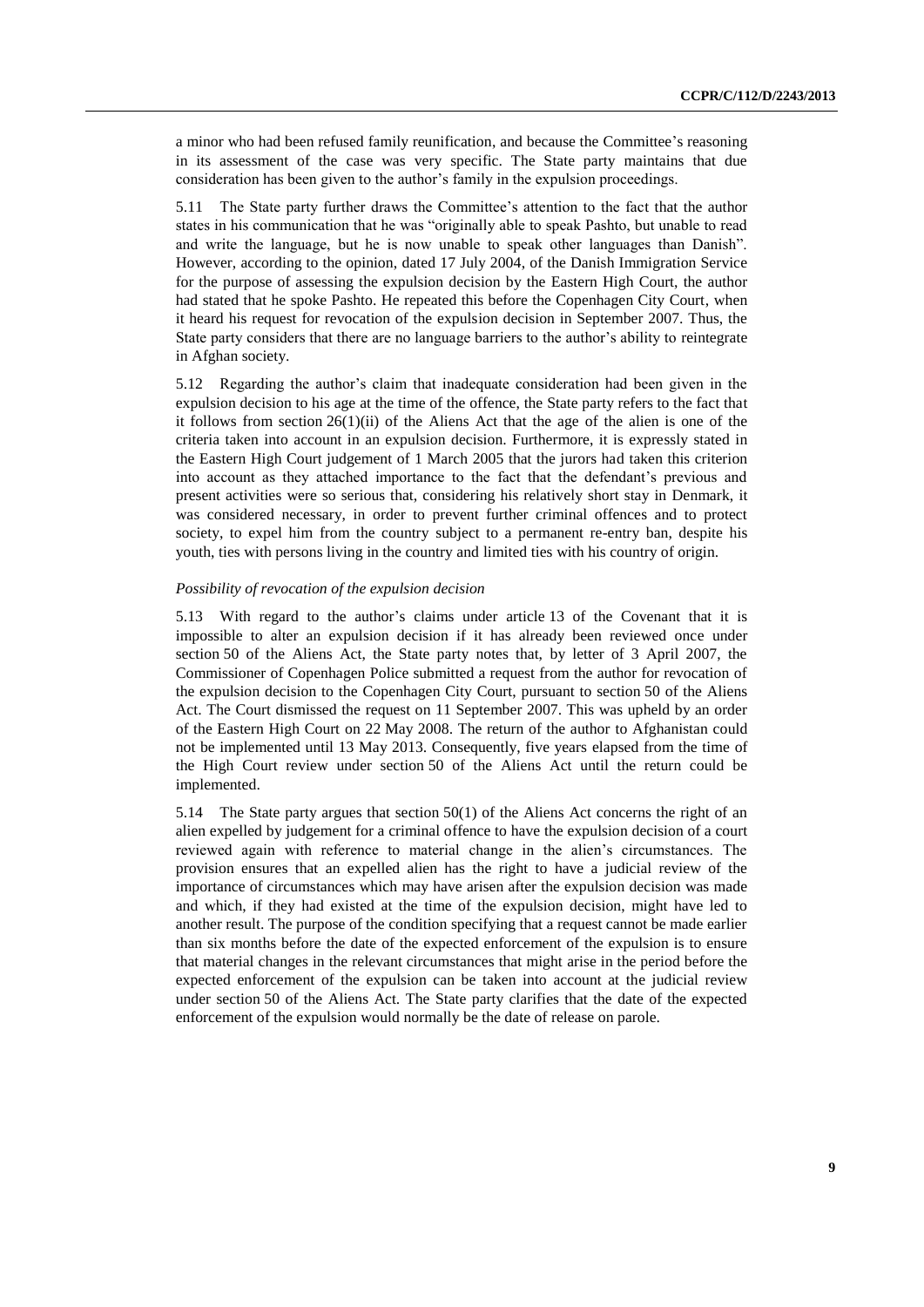5.15 The State party refers to the Supreme Court decision of 30 May 2011 in case No. 194/2009,<sup>12</sup> which concerned a review, under section 50a of the Aliens Act, and asserts that "(…) it appears from the Supreme Court decision that, in cases where several years have passed since the review under section 50 of the Aliens Act, as in the present case, the alien will be entitled to have the (…) expulsion decision reviewed again pursuant to section 50 of the Aliens Act". The State party indicates that the author has not requested a second review.

5.16 The State party maintains that the proposed return of the author to his country of origin is the result of careful consideration of all factors concerned, in accordance with full and fair procedures, under article 13 of the Covenant, in which the author was represented by counsel. The nature of the offences committed by the author in the present case are very serious, and his family life was not established until after his former spouse knew about the offences and the expulsion decision. Furthermore, the author committed further offences in the period after the expulsion decision. Against that background, the State party submits that the Danish rules are in compliance with Denmark's international obligations, including article 13 of the Covenant.

## *Enforcement of the expulsion decision*

5.17 Regarding enforcement of the expulsion decision, the State party argues that section 30(1) of the Aliens Act, states that an alien who is not entitled to stay in Denmark must leave the country. If the alien does not leave Denmark voluntarily, the police must make arrangements for his/her departure, as set out in section 30(2) of the Aliens Act.

5.18 The State party confirms that the Tripartite Memorandum of Understanding concluded on 18 October 2004 between Afghanistan, the Government of Denmark and UNHCR concerning the return to Afghanistan of Afghan nationals without lawful residence in Denmark is still in force. The Memorandum of Understanding requires that the Afghan nationals be identified prior to return. The details of the cooperation between the Danish and Afghan authorities regarding the identification of and the procedure for identifying Afghan nationals have been laid down jointly by the relevant authorities in Afghanistan and Denmark. If identification cannot be made on the basis of written documentation, identification can be made by presentation to the authorities at border control. In this case, the staff from the Identity Checking Unit (IDCU) of the Afghan Ministry of Interior will meet the relevant alien and the escorting officers at border control at Kabul International Airport for the purpose of identification. If the relevant alien is not identified as an Afghan national, the alien will return to Denmark with the escorting Danish officers.

5.19 The State party notes that the IDCU has confirmed that the author may be presented at border control for the purposes of identification, if identification on the basis of written documentation is not possible. On 15 January 2013, the IDCU informed the Danish embassy that the author had not yet been confirmed as being an Afghan national.

5.20 Finally, the State party notes that the author is currently remanded in custody to ensure his presence until the expulsion can be enforced, and it requests the Committee to consider the communication as soon as possible.

#### **Author's comments on the State party's observations on admissibility and merits**

6.1 In his comments, dated 10 and 24 October 2013, the author emphasizes that, pursuant to the test under section 50 of the Aliens Act, an alien likely to be expelled is entitled to only one judicial review of the expulsion order. The author disputes the State

<sup>&</sup>lt;sup>12</sup> See Danish Weekly Law Reports 2011, p. 2358 ff.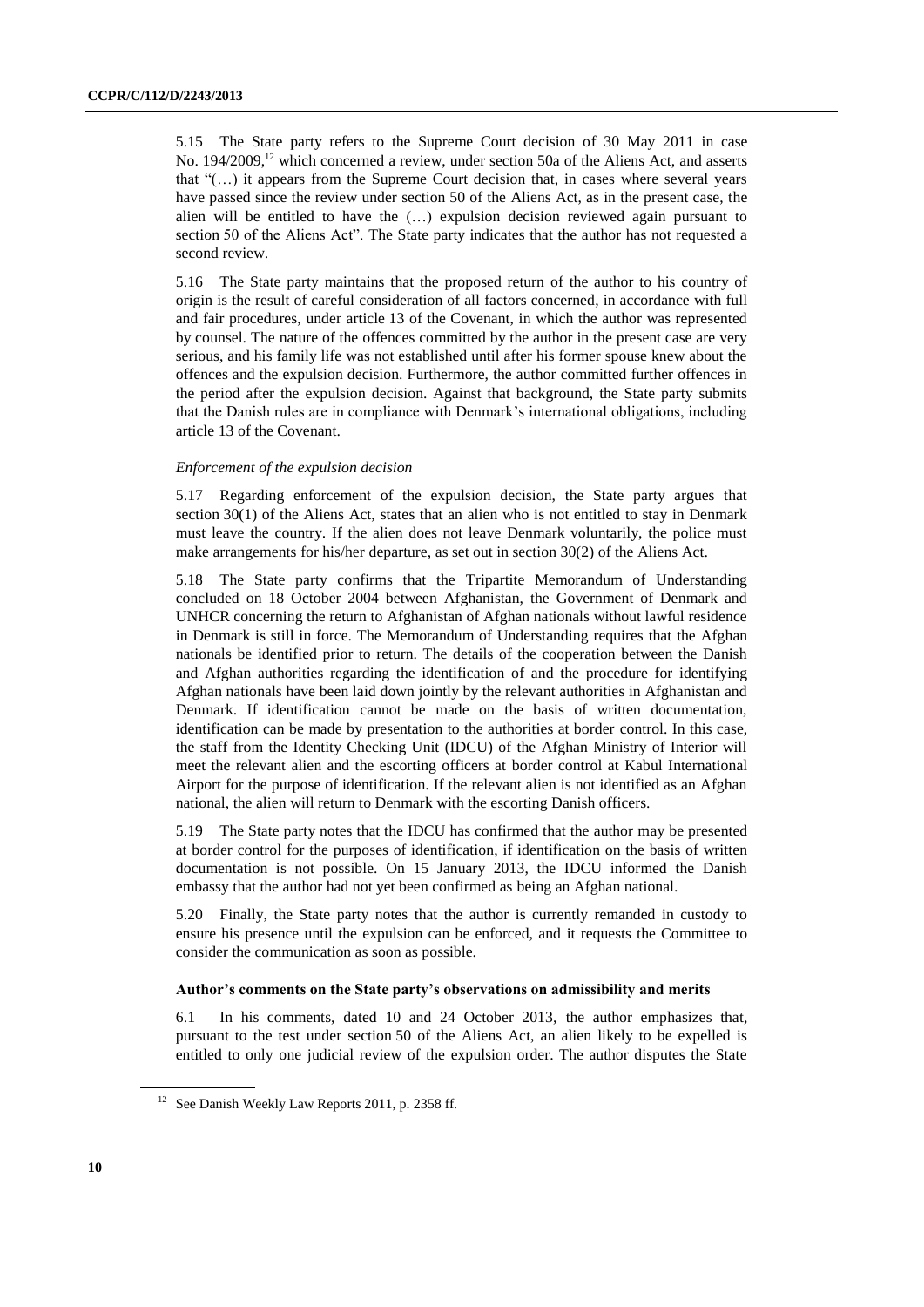party's interpretation of the Danish Supreme Court ruling in case No. 194/2009. The author claims that, under section 50 of the Aliens Act, there is "only one opportunity to review a case on its merits, but a *request* regarding the review under section 50 in the Aliens Act can be done several times, if it earlier on has been dismissed due to the fact that the time conditions ha[ve] not been met to let the case undergo a review on its merit[s]".

6.2 The author notes that the State party has not addressed the claims submitted on behalf of his children. He reiterates that they are victims of a violation of articles 23 and 24 of the Covenant, and argues that the deportation would inflict irreparable damage not only on him, but also on his children and their family life. In addition, the author considers that the security risks in Afghanistan are currently high and that the Afghan authorities would not be in a position to guarantee his safety. He claims that there is a significant risk of irreparable damage that might have far-reaching consequences for his children.

6.3 On 6 January 2014, the author provided further comments on the State party's observations and reiterates his claims. He notes that he has still not been confirmed as an Afghan citizen and that this increases the risk of statelessness.

6.4 In view of the his present circumstances, the author maintains that the decision of the Eastern High Court to uphold the expulsion order and the application of a permanent reentry ban should be considered as arbitrary, unreasonable or disproportionate, and therefore contrary to articles 2, 23 and 24 of the Covenant, keeping in mind the relevant provisions of the Convention of the Rights of the Child.

6.5 As to his and his ex-wife's expectation of being able to have a family life in Denmark since the expulsion decision in 2005, the author does not agree that "this is an important or decisive criteri<sup>[on]</sup> in the assessment [of] this case".

6.6 The author notes that the case of *Stewart* v. *Canada* is different from the present case, in which subsequent circumstances should give rise to a re-assessment of the deportation order, especially in view of the time elapsed. The author also argues that he keeps in close contact with his father, stepmother and five siblings and has a strong family life with his children and ex-wife, despite him being in prison or facing significant restrictions. He reiterates that he is prevented from presenting relevant information about his current circumstances, which was not considered during the review under section 50 of the Aliens Act, in particular the fact that he is not registered as an Afghan national and about his close relation with his two children.

6.7 If the Committee does not prima facie find that the lack of a legal remedy itself constitutes a violation of article 13 of the Covenant, and that, thereby, articles 2, 23 and 24 are violated, the author requests the Committee not to confine itself to 'procedural arbitrariness' as in the case of *Stewart* v. *Canada*, but rather to carry out a detailed assessment/balancing of the proportionality of the entry ban. The author recalls that in the case of *Amrollahi* v. *Denmark*, the European Court of Human Rights considered it decisive that the applicants' wife and children could not be expected to go to Iran, and concluded that the expulsion of the applicant to that country would have been disproportionate to the aims pursued. In the present context, the author claims that although he has committed serious crimes several times, he cannot be considered a serious threat to national security or public order.

#### **State party's additional comments**

7.1 On 14 February 2014, and with reference to the author's further submission of 6 January 2014, the State party provided additional comments in relation to the author's claim on behalf of his children.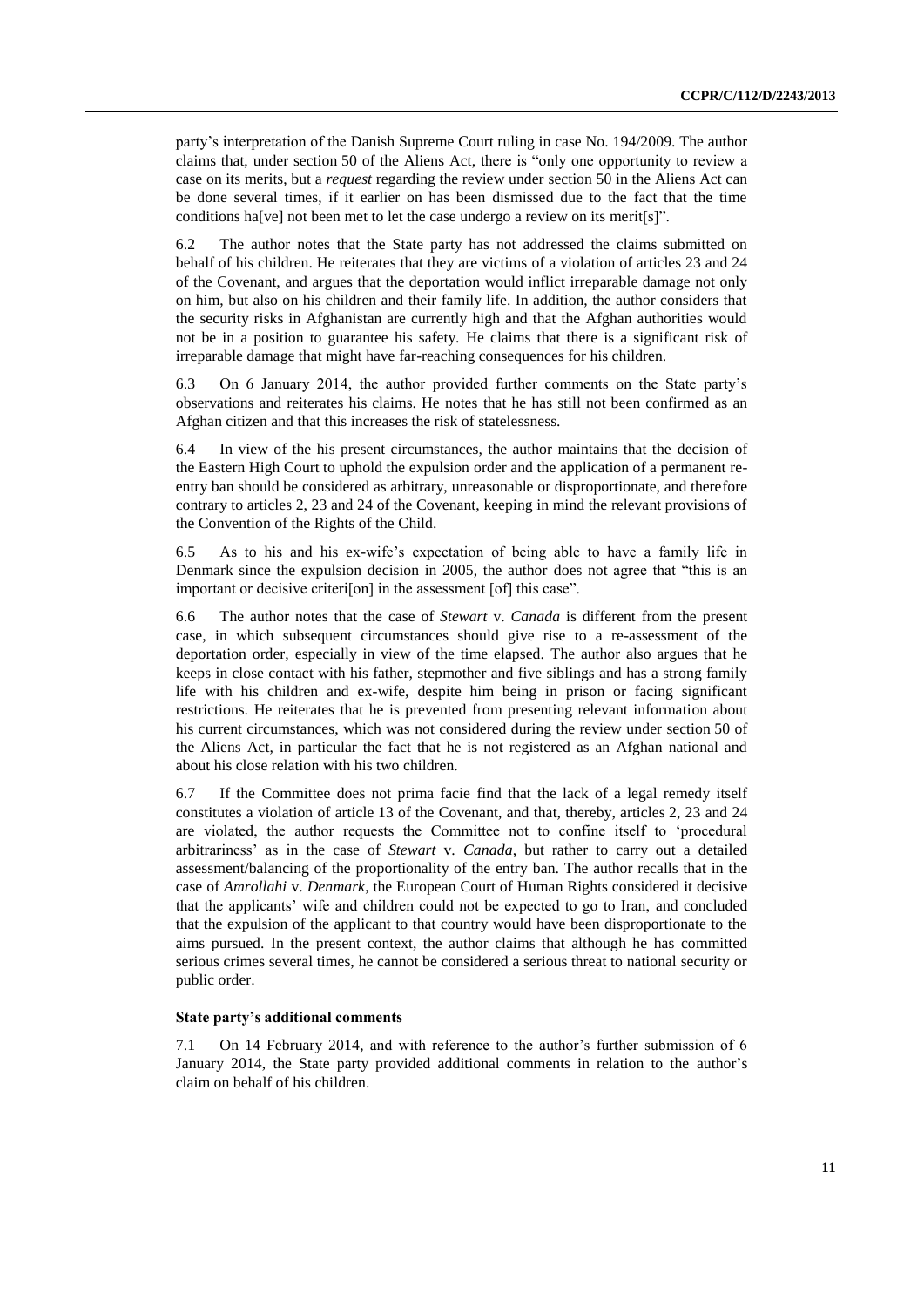7.2 The State party considers that its earlier observations as to the author's rights are also applicable to the rights of his children. In that regard, the State party stresses the fact that the children were born after both the District Court and the High Court had reviewed his case, under section 50 of the Aliens Act, as to whether the expulsion should stand. The author may have had leave to see his children but, according to the information available, he has never lived together with them at any time.

7.3 The State party notes that in his comments of 6 January 2014, the author summarizes that his case concerns: (1) whether section 50 of the Danish Aliens Act complies with Denmark's international obligations, including under article 13 of the Covenant; and (2) whether the original judgement and expulsion decision, including the permanent re-entry ban, are in accordance with articles 2, 23 and 24 of the Covenant, considering his present circumstances.

7.4 As for the author's claims that it is not possible, under section 50 of the Aliens Act, to have a new legal assessment of changed personal circumstances, the State party maintains that this provision ensures that an expelled alien has the right to have a judicial review of circumstances which may have arisen after the expulsion decision was made and which, if they had existed at the time of the expulsion decision, might have led to another result. The State party reiterates that, as a principal rule, the right to such judicial review is restricted to one single review. However, a prime requisite for limiting the right to a judicial review to one single review is that the date of the review should close to the date of release so as to ensure that the review covers circumstances that are relevant at the date of the proposed return. Hence the time limit for submitting a request for review being set at six months, at the earliest, and two months, at the latest, prior to the date of the expected enforcement of the expulsion order. If the alien has been prevented from submitting the request in a time manner because of illness or for other reasons not attributable to the alien, the court may decide to disregard the time limit. It is up to the courts to ensure that the set time limits are observed. If it is uncertain whether the return of the alien can be enforced within the next six months, the courts should reject the case.

7.5 While acknowledging that the clear main rule is that an alien can only have his case reviewed once, under section 50 of the Aliens Act, in view of the requisites for limiting the access to review and the decision of the Supreme Court of 30 May 2011, the State party maintains that in cases where several years have passed since the review under section 50, as in the present case, the alien will be entitled to have the matter of revocation of an expulsion decision reviewed again pursuant to that same provision. The State party indicates that, according to the information available, the author has not requested a second review.

7.6 Against that background, the State party maintains that the Danish rules are in compliance with its international obligations, including under article 13 of the Covenant.

7.7 With regard to the author's request to the Committee to consider whether the Eastern High Court decision of 22 January 2008 complies with articles 2, 23 and 24 of the Covenant, when considering his present circumstances, the State party observes that, according to case law from the European Court of Human Rights, the question as to whether the applicant had a private and family life within the meaning of article 8 of the European Convention on Human Rights must be determined by the Court in the light of the position at the time when the impugned measure was adopted*.* <sup>13</sup> When the complaint relates to a subsequent decision refusing to lift the original decision, the Court will take the date of

<sup>13</sup> European Court of Human Rights, *Boujlifa* v. *France*, application No. 25404/94, judgment of 21 October 1997, para. 36.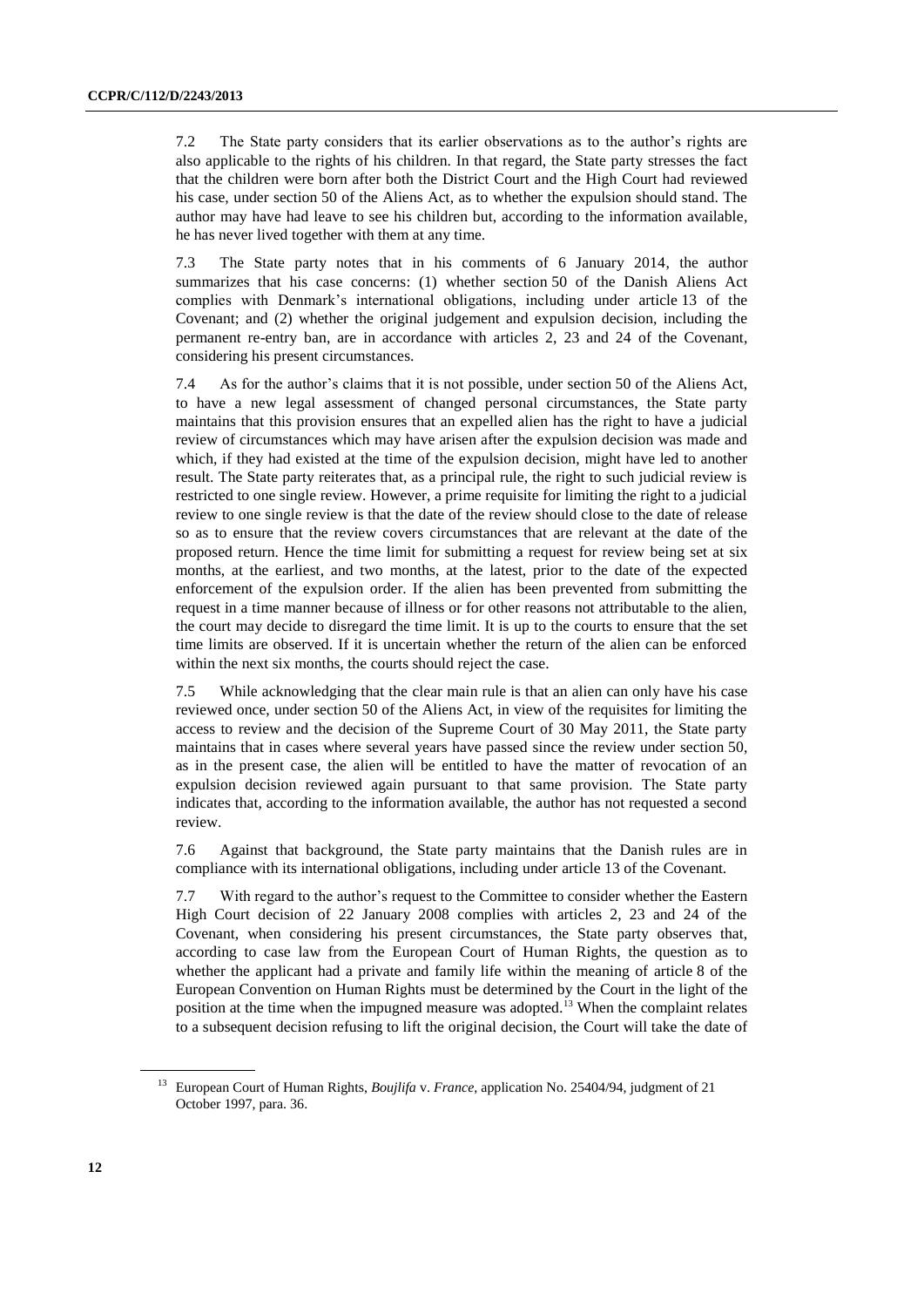the latest judgement as being the relevant one in deciding whether a family life exists. However, when assessing whether legal interference is "necessary in a democratic society", the Court does not attach decisive effect to a situation created at the time when the applicant was excluded from the territory of the state. $^{14}$ 

7.8 The State party notes that in the present case, the Eastern High Court order of 22 January 2008 upheld the Copenhagen City Court order that the expulsion, pursuant to the Supreme Court judgement of 19 August 2005, was not to be revoked.

7.9 The State party reiterates that the applicant did not have any children at the time of the Eastern High Court order of 22 January 2008. The applicant's vital family link and relationship with his children was formed after the expulsion order was final, thus, in the State party's view, that relationship should not be given decisive weight in the Committee's assessment of the compliance of the Eastern High Court order with articles 2, 23 and 24 of the Covenant.

7.10 Finally, the State party explains that, according to practice, a two-year visitor's visa may be issued, in exceptional cases, to aliens who have been expelled with a permanent reentry ban, if there is a pressing need for the applicant's presence in Denmark,<sup>15</sup> and thereafter, where exceptional reasons render it appropriate.<sup>16</sup>

7.11 The State party concludes that the communication should be rejected by the Committee as inadmissible for insufficient substantiation. Should the Committee find the Communication admissible, the return of the author to Afghanistan should not be considered a violation of the author's rights under article 2, 13, 23 and 24 of the Covenant.

## **Issues and proceedings before the Committee**

#### *Consideration of admissibility*

8.1 Before considering any claim contained in the communication, the Human Rights Committee must, in accordance with rule 93 of its rules of procedure, decide whether or not it is admissible under the Optional Protocol to the Covenant.

8.2 The Committee has ascertained, in accordance with article 5, paragraph 2 (a), of the Optional Protocol, that the same matter is not being examined under another procedure of international investigation or settlement.

8.3 With regard to the exhaustion of domestic remedies, the Committee notes that the State party has neither invoked article 5, paragraph 2 (b), of the Optional Protocol, nor demonstrated the availability of a second review of the expulsion order, under section 50 of the Aliens Act, in the present case that would have allowed it to reconsider the expulsion order in the light of the author's changed family situation.

8.4 With respect to the author's claim that he would not have access to counsel if he were presented at border control in Afghanistan for the purpose of identification and, therefore, he would be deprived of an important safeguard against acts of torture or illtreatment, the Committee considers that the author does not provide any information as to why he would be subject to treatment contrary to article 7 of the Covenant. The Committee

<sup>14</sup> European Court of Human Rights, *Dalia* v. *France*, application No. 26102/94, judgment of 19 February 1998, paras. 45 and 54.

<sup>&</sup>lt;sup>15</sup> For instance, if the applicant has to give evidence as a witness in legal proceedings in which the court deems the applicant's presence to be of material importance to the completion of the proceedings, or in case of acute, serious illness of a spouse or child living in Denmark.

<sup>&</sup>lt;sup>16</sup> For instance, in case of serious illness or death of a family member living in Denmark.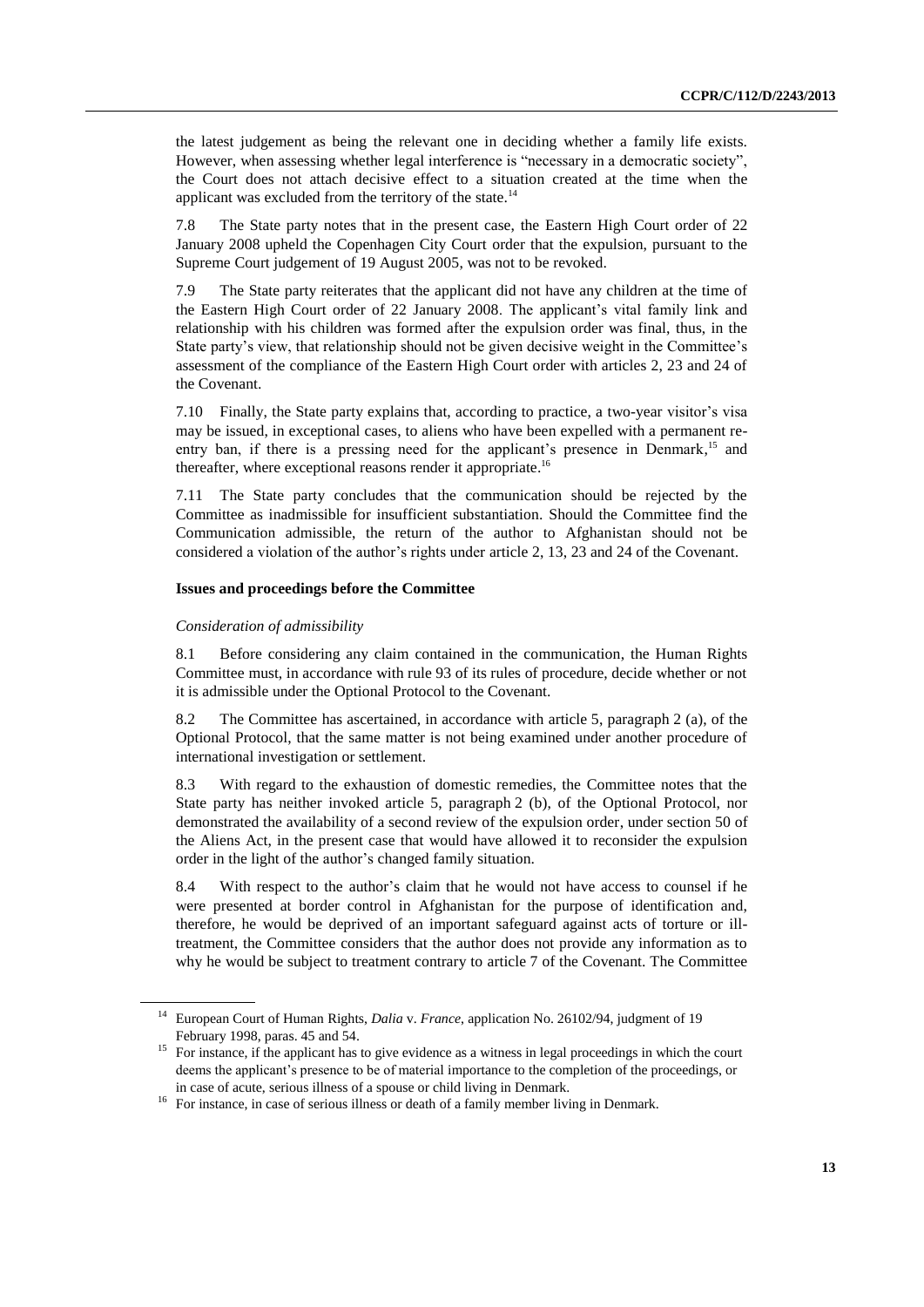considers that the author has not sufficiently substantiated his claim and consequently finds that this part of the communication is inadmissible under article 2 of the Optional Protocol.

8.5 As to the author's claim under article 2 of the Covenant in relation to the expulsion decision, the Committee recalls its jurisprudence, which indicates that the provisions of article 2 of the Convention lay down general obligations for State parties and they cannot give rise, when invoked separately, to a claim in a communication under the Optional Protocol.<sup>17</sup> The Committee therefore considers that the author's claims in that regard are incompatible with article 2 of the Covenant, and inadmissible under article 3 of the Optional Protocol.

8.6 The Committee notes that the State party has objected to the admissibility of the communication, arguing that it is insufficiently substantiated for the purposes of admissibility. The Committee considers that the author has sufficiently substantiated his claim, for the purposes of admissibility, and that the facts of the communication raise issues under articles 13, 23 and 24 of the Covenant that should be considered on their merits.

8.7 The Committee notes that the State party has not raised any other objections to admissibility and proceeds to the consideration of the merits.

#### *Consideration of the merits*

9.1 The Human Rights Committee has considered the communication in the light of all the information made available to it by the parties, as provided for under article 5, paragraph 1, of the Optional Protocol.

9.2 As to the author's claims under article 23, the Committee observes that to separate the author from his children and the rest of his family in Denmark may give rise to issues under article 23, paragraph 1, of the Covenant. The Committee reiterates its jurisprudence that there may be cases in which a State party's refusal to allow one member of the family to remain in its territory would involve interference in that person's family life. However, the mere fact that one member of the family is entitled to remain in the territory of a State party does not necessarily mean that requiring other members of the family to leave involves such interference.<sup>18</sup>

9.3 In the present case, the Committee considers that the decision of the State party to deport the father of two small children from a divorced family, coupled with a permanent re-entry ban, is "interference" with the family, at least in circumstances where, as in the present case, substantial changes in family life would follow. In that regard, the Committee observes that although the author's family life has been subjected to significant restrictions during his incarceration and subsequent custody in remand pending deportation, he has been able to maintain a close relationship with his family through regular visits to and from his children and ex-wife.

9.4 The issue thus arises as to whether or not such interference is arbitrary and contrary to article 23, paragraph 1, of the Covenant. The Committee observes that the decision to expel the author was upheld by the Eastern High Court on 22 January 2008, but could not be implemented until 13 May 2013, that is, five years later, during which the author's children were born. The Committee recalls that even interference by the law should be in

<sup>17</sup> See Communications No. 2202/2012, *Castañeda* v. *Mexico*, decision adopted on 29 August 2013, para. 6.8; No. 1834/2008, *A.P.* v. *Ukraine*, decision adopted on 23 July 2012, para. 8.5; and No. 1887/2009, *Peirano Basso* v. *Uruguay*, Views adopted on 19 October 2010, para. 9.4.

<sup>&</sup>lt;sup>18</sup> Communications No. 1222/2003, *Byahuranga v. Denmark*, Views adopted on 1 November 2004; No. 930/2000, *Winata* v. *Australia*, Views adopted on 26 July 2001, para. 7.1; No. 1011/2011, *Madafferi* v. *Australia*, Views adopted on 26 July 2004, para. 9.7.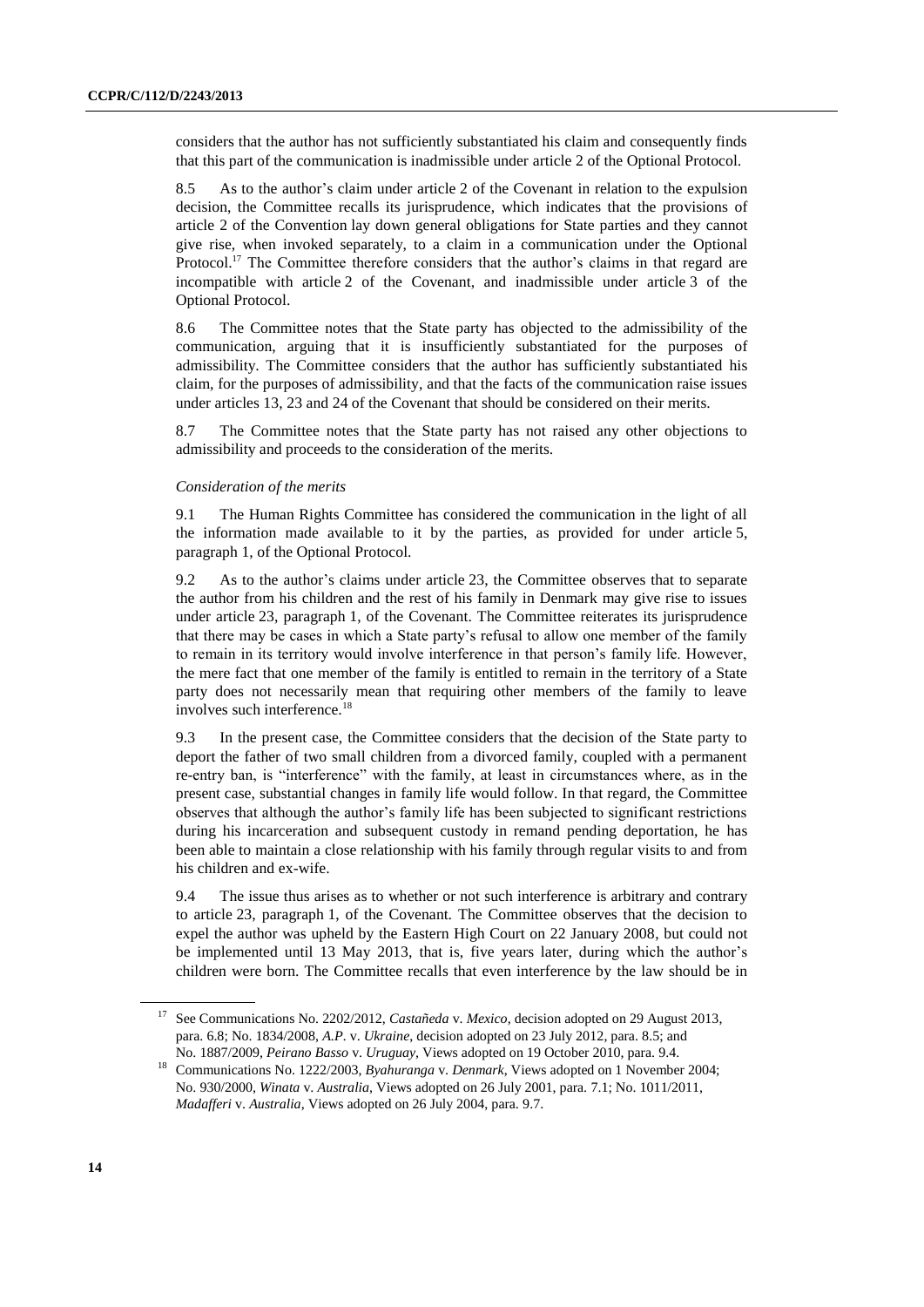accordance with the provisions, aims and objectives of the Covenant and should be reasonable in the particular circumstances.<sup>19</sup> In that regard, the Committee reiterates that, in cases where one member of a family must leave the territory of a State party, while the other members would be entitled to remain, the relevant criteria for assessing whether or not the specific interference with family life can be objectively justified must be considered, on the one hand, in the light of the significance of the State party's reasons for the removal of the person concerned and, on the other hand, the degree of hardship that the family and its members would suffer as a consequence of such removal.<sup>20</sup>

9.5 The Committee notes that the State party justifies the author's removal from the country by the fact that he has been repeatedly convicted of several serious offences which can lead, in the case of aliens who have been lawfully residing in Denmark, to expulsion. The State party is furthermore of the view that "the expulsion decision is necessary in the public interest and to protect [public] safety from further criminal activity by the author and [is] thus in furtherance of a legitimate State interest". The Committee takes note of the author's argument that his children cannot be expected to follow him to Afghanistan, as they are Danish nationals who do not speak Pashto, have no ties with the country and have been living with their mother since the divorce. The Committee also notes that if the author were to be deported to Afghanistan – a country that he left at the age of five – the nature and quality of his family relationships could not be adequately maintained through regular visits, due to the permanent re-entry ban imposed on him.

9.6 The Committee notes that the communication was submitted on behalf of the author as well as his children, who were born after the decision to expel the author became final. It also notes that the State party has not reviewed those new circumstances and, in particular, never examined to what extent the deportation of the author was compatible with the right of his children to such measures of protection as required by their status as minors (art. 24 of the Covenant). The Committee further notes that the material before it does not allow it to conclude, in the present case, that due consideration was given by the State party to the right of the family to protection by society and the State nor to the right of children to special protection. Under those circumstances, the Committee is of the view that removing the author and separating his children from their father, without reviewing those new personal circumstances, would amount to a violation of article 23, paragraph 1, read in conjunction with article 24 of the Covenant.

9.7 In the light of the above finding of a violation of article 23, paragraph 1, read in conjunction with article 24 of the Covenant, the Committee will not consider whether the circumstances of the case constitute a separate violation of article 13, for the same facts.

10. The Human Rights Committee, acting under article 5, paragraph 4, of the Optional Protocol to the International Covenant on Civil and Political Rights, is of the view that the author's removal to Afghanistan would violate his and his children's rights under article 23, paragraph 1, read in conjunction with article 24 of the Covenant.

11. In accordance with article 2, paragraph 3 (a), of the Covenant, the State party is under the obligation to provide the author with an effective remedy by proceeding to a review of the decision to expel him with a permanent re-entry ban, taking into account the State party's obligations under the Covenant. The State party is also under an obligation to take steps to prevent similar violations in the future.

<sup>&</sup>lt;sup>19</sup> Human Rights Committee, general comment No. 16 (1988) on the right to respect of privacy, family, home and correspondence, and protection of honour and reputation, para. 4.

<sup>20</sup> See Communications No. 1222/2003, *Byahuranga* v. *Denmark*; and No. 1011/2001, *Madafferi* v. *Australia*, para. 9.8.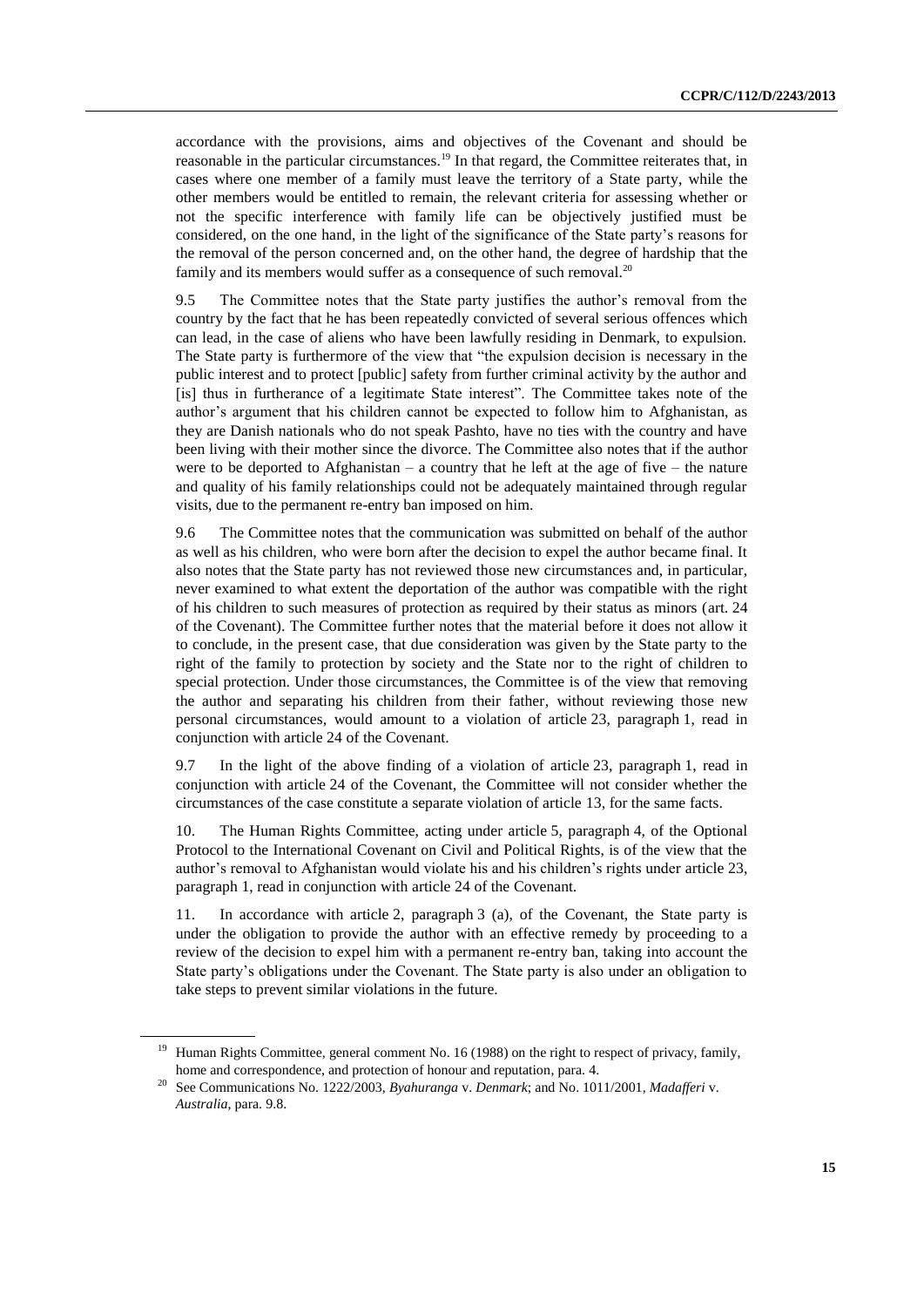12. By becoming a party to the Optional Protocol, the State party has recognized the competence of the Committee to determine whether or not there has been a violation of the Covenant. In addition, pursuant to article 2 of the Covenant, the State party has undertaken to guarantee to all individuals within its territory and subject to its jurisdiction the rights recognized in the Covenant, and to provide an effective and enforceable remedy where it has been determined that a violation has occurred. The Committee therefore requests the State party to provide, within 180 days, information about the measures taken to give effect to the present Views. The State party is also requested to publish the present Views, to have them translated into the official language of the State party, and to ensure that they are widely disseminated.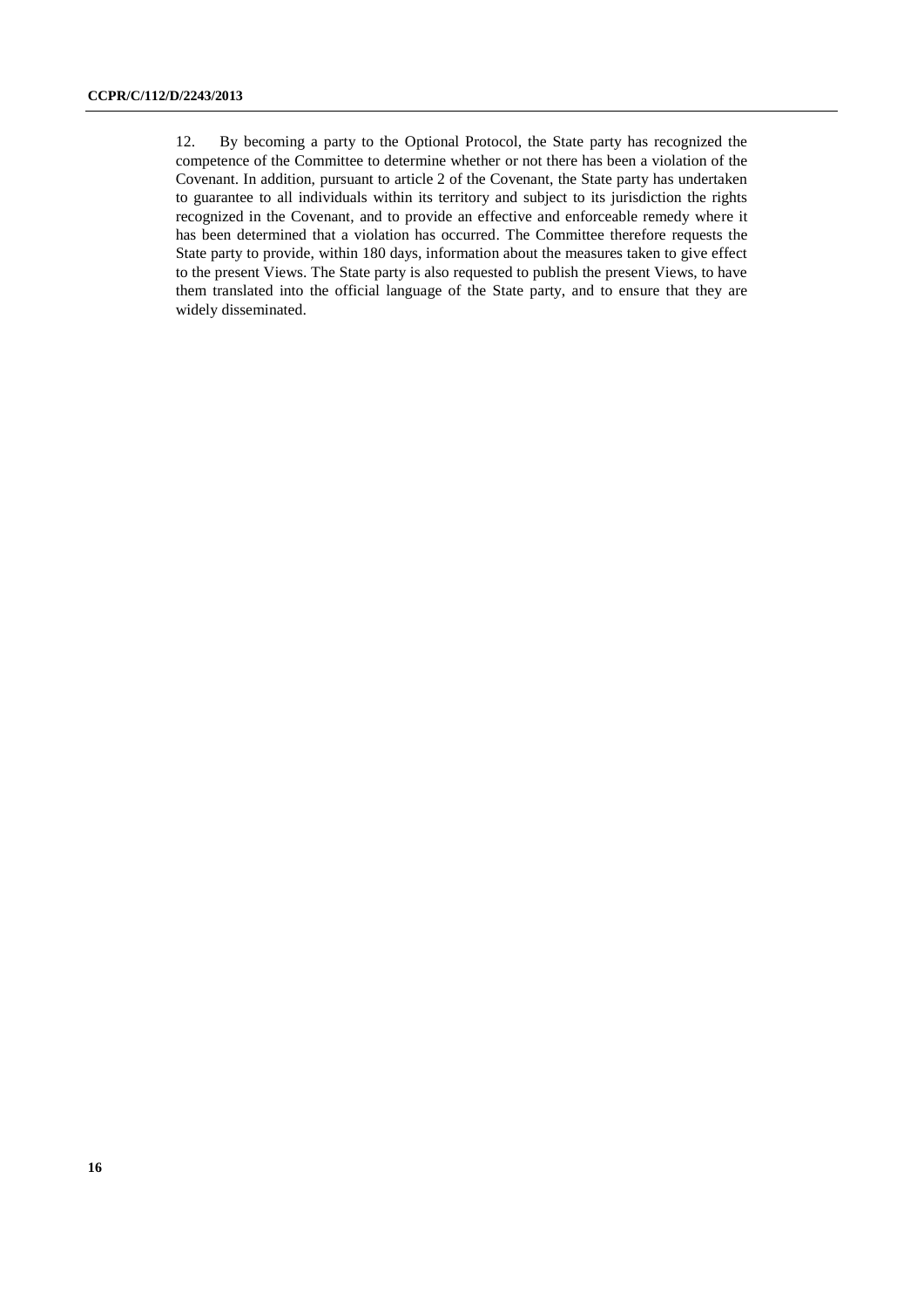# **Appendix**

[Original: English]

# **Joint opinion of Committee members Yuval Shany and Dheerujlall B. Seetulsingh (dissenting)**

1. We do not agree with the majority's conclusion that the communication is admissible, since we believe that the author failed to exhaust legal remedies before approaching the Committee. Although the majority is correct in noting that the State party has not formally invoked article 5, paragraph 2(b), of the Optional Protocol, it is up to the Committee to ascertain that the author has exhausted all available domestic remedies, even if the State party has not explicitly raised the matter on its own.

2. In the circumstances of the present case, the State party has taken, in effect, the view that section 50 of the Aliens Act constitutes an effective remedy, since it allows the author to request an additional review of his expulsion decision, where several years have passed since the previous review under the same section. It also asserted that the author may raise, in the context of such a request for additional review, a claim of material change in his personal circumstances. In formulating this legal position, the State party relied on the purpose of section 50, which seeks to facilitate consideration of the deported individual's circumstances shortly before the deportation, as well as on a decision by the Danish Supreme Court in another case (case No. 194/2009 of 30 May 2011), which alluded to the possibility of holding new section 50 hearings before deportation, in circumstances where a decision to suspend a deportation is lifted. In such hearings, the Supreme Court suggested that the contemporary personal circumstances of the individual whose deportation is sought may be considered.

3. Since the author challenged the State party's interpretation of section 50, and has refrained from seeking an additional review of his case pursuant to it, the Committee is faced with conflicting claims about the effectiveness of a domestic remedy. In such a situation, it has long been the position of the Committee that "mere doubts about the effectiveness of local remedies or the prospect of financial costs involved did not absolve an author from pursuing such remedies".<sup>a</sup> This implies that whenever a State party invites the author of a communication to invoke a certain legal remedy, the Committee would expect the author to establish its ineffectiveness in order to justify his/her failure to exhaust it. In the present case, we regard the State party's interpretation of section 50 to be plausible in the light of its specific purpose and given the support afforded to this interpretation by the Supreme Court judgement of 30 May 2011. At the same time, we find the author's reasons for not even attempting to try to initiate section 50 proceedings, despite being invited to do so by the State party, to be unclear and unconvincing. As a result, we would have held that the author failed to show that he had exhausted all available and effective local remedies, as required under article 5, paragraph 2 (b) of the Optional Protocol.

4. Ultimately, the majority held that "removing the author and separating his children from their father without reviewing these new personal circumstances would amount to a violation of article 23, paragraph 1, read in conjunction with article 24 of the Covenant" (para. 9.6), and instructed the State party to "provide the author with an effective remedy by proceeding to a review of the decision to expel him with a permanent re-entry ban, taking

<sup>a</sup> Human Rights Committee, communication No. 560/1993, *A.* v. *Australia*, Views adopted on 3 April 1997, para. 6.4.